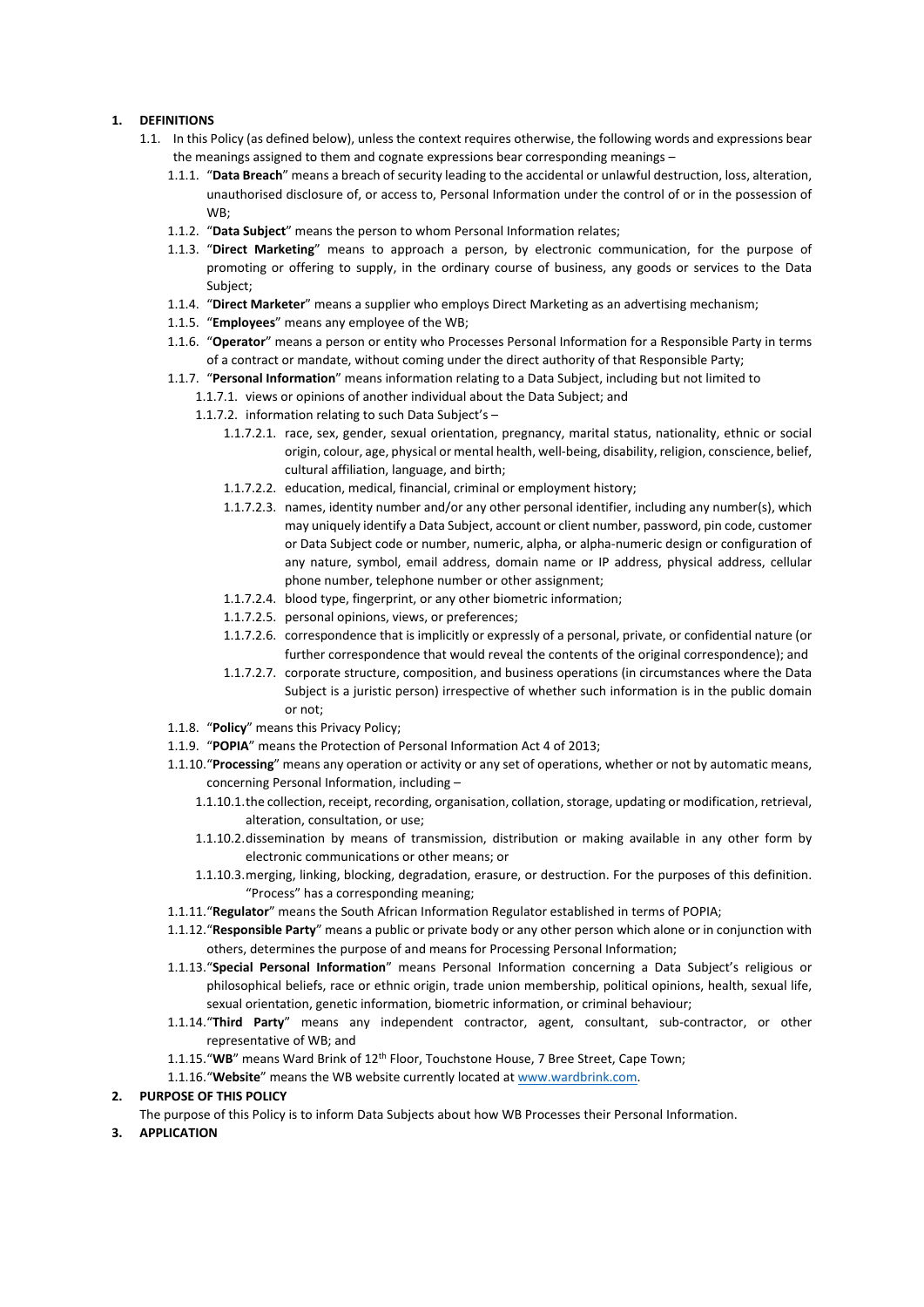- 3.1. WB, in its capacity as Responsible Party and/or Operator, shall strive to observe, and comply with its obligations under POPIA as well as accepted information protection principles, practices and guidelines when it Processes Personal Information from or in respect of a Data Subject.
- 3.2. This Policy applies to Personal Information collected by WB in connection with the services which we offer and provide. This includes information collected directly from you as a Data Subject, as well as information we collect indirectly through our Direct Marketing campaigns and online through our websites, branded pages on Third Party platforms and applications accessed or used through such websites or Third-Party platforms which are operated by or on behalf of WB.
- 3.3. This Privacy Policy does not apply to the information practices of Third-Party companies who we may engage with in relation to our business operations (including, without limitation, their websites, platforms and/or applications) which we do not own or control; or individuals that WB does not manage or employ. These Third-Party sites may have their own privacy policies and terms and conditions, and we encourage you to read them before using them.

# **4. PROCESS OF COLLECTING PERSONAL INFORMATION**

- 4.1. WB collects Personal Information directly from Data Subjects unless an exception is applicable.
- 4.2. WB will always collect Personal Information in a fair, lawful and reasonable manner to ensure that it protects the Data Subject's privacy, and will Process the Personal Information based on legitimate grounds in a manner that does not adversely affect the Data Subject in question.
- 4.3. WB often collects Personal Information directly from the Data Subject and/or in some cases, from Third Parties.
- 4.4. Where WB obtains Personal Information from Third Parties, WB will ensure that it obtains the consent of the Data Subject to do so or will only Process the Personal Information without the Data Subject's consent where WB is permitted to do so.

# **5. LAWFUL PROCESSING OF PERSONAL INFORMATION**

- 5.1. Where WB is the Responsible Party, it will only Process a Data Subject's Personal Information where
	- 5.1.1. consent of the Data Subject is obtained;
	- 5.1.2. Processing is necessary to carry out the actions for conclusion of a contract to which a Data Subject is party;
	- 5.1.3. Processing complies with an obligation imposed by law on WB;
	- 5.1.4. Processing protects a legitimate interest of the Data Subject;
	- 5.1.5. Processing is necessary for pursuing the legitimate interests of WB or of a third party to whom the information is supplied; and/or
	- 5.1.6. Processing is necessary for the performance of a task carried out in the public interest or in the exercise of official authority vested in WB.
- 5.2. WB will only Process Personal Information where one of the legal bases referred to in paragraph 5.1 above are present.
- 5.3. WB will make the manner and reason for which the Personal Information will be Processed clear to the Data Subject.
- 5.4. Where WB is relying on a Data Subject's consent as the legal basis for Processing Personal Information, the Data Subject may withdraw his/her/its consent or may object to WB's Processing of the Personal Information at any time.
- 5.5. If the consent is withdrawn or if there is otherwise a justified objection against the use or the Processing of such Personal Information, WB will ensure that the Personal Information is no longer Processed.

# **6. SPECIAL PERSONAL INFORMATION AND PERSONAL INFORMATION OF CHILDREN**

- 6.1. Special Personal Information is sensitive Personal Information of a Data Subject and WB acknowledges that it will generally not Process Special Personal Information unless -
	- 6.1.1. processing is carried out in accordance with the Data Subject's explicit consent; or
	- 6.1.2. information has been deliberately made public by the Data Subject; or
	- 6.1.3. processing is necessary for the establishment, exercise, or defence of a right or legal claim or obligation in law); or
	- 6.1.4. processing is for historical, statistical or research purposes, subject to stipulated safeguards; or for purposes of POPIA –
		- 6.1.4.1. specific authorisation has been obtained in terms of POPIA;
		- 6.1.4.2. Processing is necessary to protect the vital interests of the data subject or of another natural person where the Data Subject is physically or legally incapable of giving consent;
		- 6.1.4.3. Processing is necessary for the establishment, exercise, or defence of legal claims or whenever courts are acting in their judicial capacity; or
		- 6.1.4.4. Processing is necessary for reasons of substantial public interest.
- 6.2. WB acknowledges that it may not Process any Personal Information concerning a Child and will only do so where it has obtained the consent of the parent or guardian of that Child or where it is permitted to do so in accordance with applicable laws.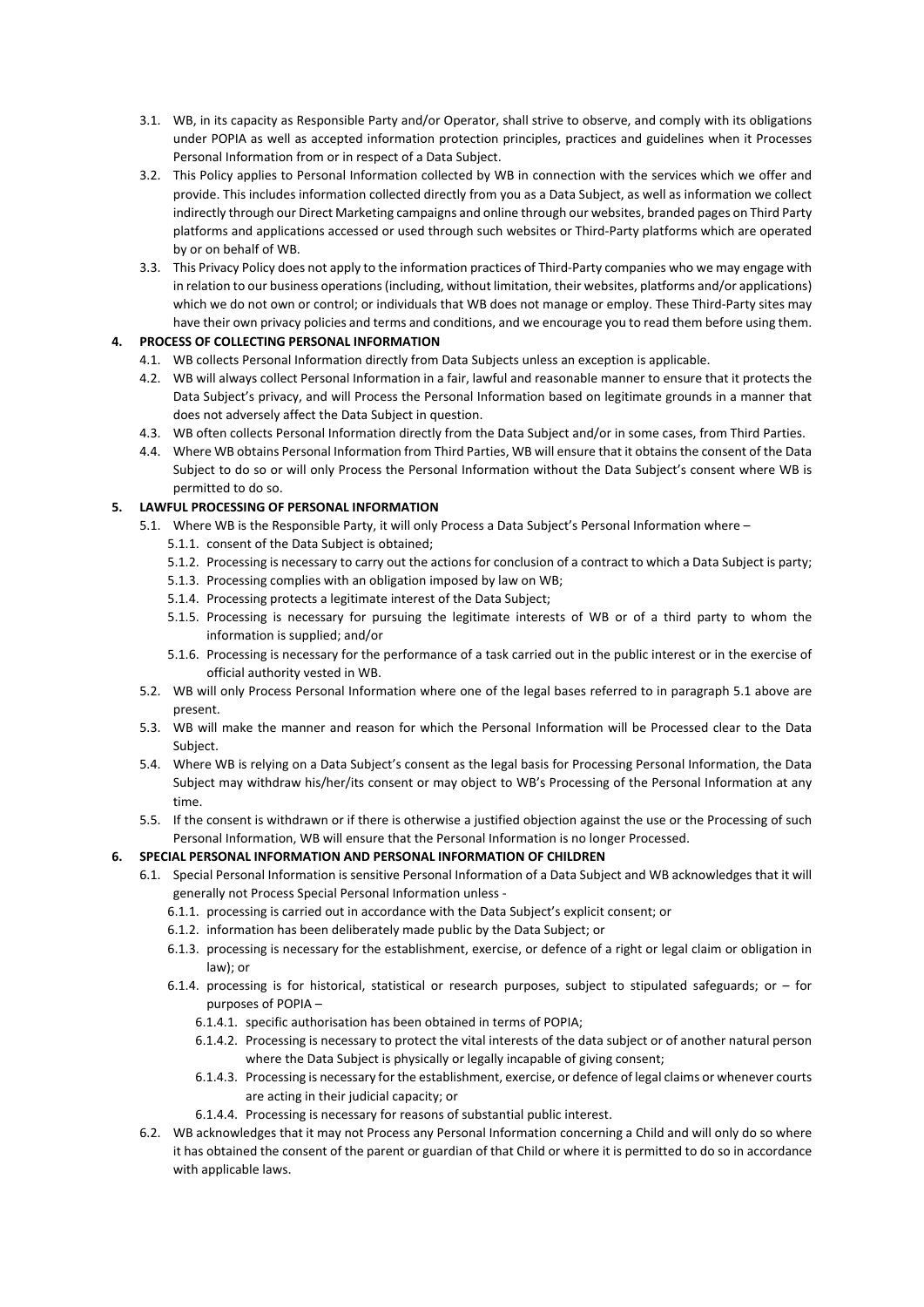# **7. PURPOSE FOR PROCESSING PERSONAL INFORMATION**

- 7.1. WB understands its obligation to make Data Subjects aware of the fact that it is Processing their Personal Information and inform them of the purpose for which WB Processes such Personal Information.
- 7.2. WB will only Process a Data Subject's Personal Information for a specific, lawful, and clear purpose and will ensure that it makes the Data Subject aware of such purpose(s) as far as possible.
- 7.3. It will ensure that there is a legal basis for the Processing of any Personal Information. Further, WB will ensure that Processing will relate only to the purpose for and of which the Data Subject has been made aware (and where relevant, consented to) and will not Process any Personal Information for any other purpose(s).
- 7.4. WB will generally use Personal Information for purposes required to operate and manage its normal business operations and these purposes include one or more of the following non-exhaustive purposes –
	- 7.4.1. For the purposes of providing its services to the Data Subject from time to time;
	- 7.4.2. Personal Information is processed as part of the "Know Your Customer"/"KYC" process as per the requirements of the Financial Intelligence Centre Act 38 of 2001;
	- 7.4.3. Personal Information is processed for the purposes of performing general information technology-related functions for all business functions within WB;
	- 7.4.4. For purposes of interacting with you on our Website and generally monitoring your use our Website, including for purposes of improving same;
	- 7.4.5. Personal Information is processed in connection with internal audit purposes;
	- 7.4.6. Personal Information is processed for employment-related purposes such as administering payroll, assessing credit and criminal history, and determining Employment Equity Act 55 of 1998 statistics;
	- 7.4.7. To respond to any correspondence that the Data Subject may send to WB, including via email, WB's site(s) or by telephone;
	- 7.4.8. In connection with the execution of payment processing functions, including payment of WB's suppliers' invoices;
	- 7.4.9. To contact the Data Subject for direct marketing purposes subject to the provisions of clause 10 below;
	- 7.4.10.For such other purposes to which the Data Subject may consent from time to time; and
	- 7.4.11.For such other purposes as authorised in terms of applicable law.

# **8. KEEPING PERSONAL INFORMATION ACCURATE**

- 8.1. WB will take reasonable steps to ensure that all Personal Information is kept as accurate, complete, and up to date as reasonably possible depending on the purpose for which Personal Information is collected or further processed.
- 8.2. WB, however, expects that the Data Subject will notify WB from time to time in writing of any updates required in respect of his/her/its Personal Information.

# **9. STORAGE AND PROCESSING OF PERSONAL INFORMATION BY WB AND THIRD-PARTY SERVICE PROVIDERS**

- 9.1. WB may store your Personal Information in hardcopy format and/or in electronic format using WB's own secure on-site servers or other internally hosted technology. Your Personal Information may also be stored by Third Parties, via cloud services or other technology, with whom WB has contracted with, to support WB's business operations.
- 9.2. WB's Third-Party service providers, including data storage and processing providers, may from time to time also have access to a Data Subject's Personal Information in connection with purposes for which the Personal Information was initially collected to be Processed.
- 9.3. WB will ensure that such Third-Party service providers will process the Personal Information in accordance with the provisions of this Policy, all other relevant internal policies, and procedures and POPIA.
- 9.4. These Third Parties do not use or have access to your Personal Information other than for purposes specified by us, and WB requires such parties to employ at least the same level of security that WB uses to protect your personal data.

# **10. RETENTION OF PERSONAL INFORMATION**

- 10.1. WB may keep records of the Personal Information it has collected, correspondence, or comments in an electronic or hardcopy file format.
- 10.2. WB will not retain personal information for a period longer than is necessary to achieve the purpose for which it was collected or processed and is required to delete, or de-identify the information as soon as is reasonably practicable once the purpose has been achieved. This prohibition will not apply in the following circumstances – 10.2.1.where the retention of the record is required or authorised by law;
	- 10.2.2.WB requires the record to fulfil its lawful functions or activities;
	- 10.2.3.retention of the record is required by a contract between the parties thereto;
	- 10.2.4.the data subject (or competent person, where the data subject is a child) has consented to such longer retention; or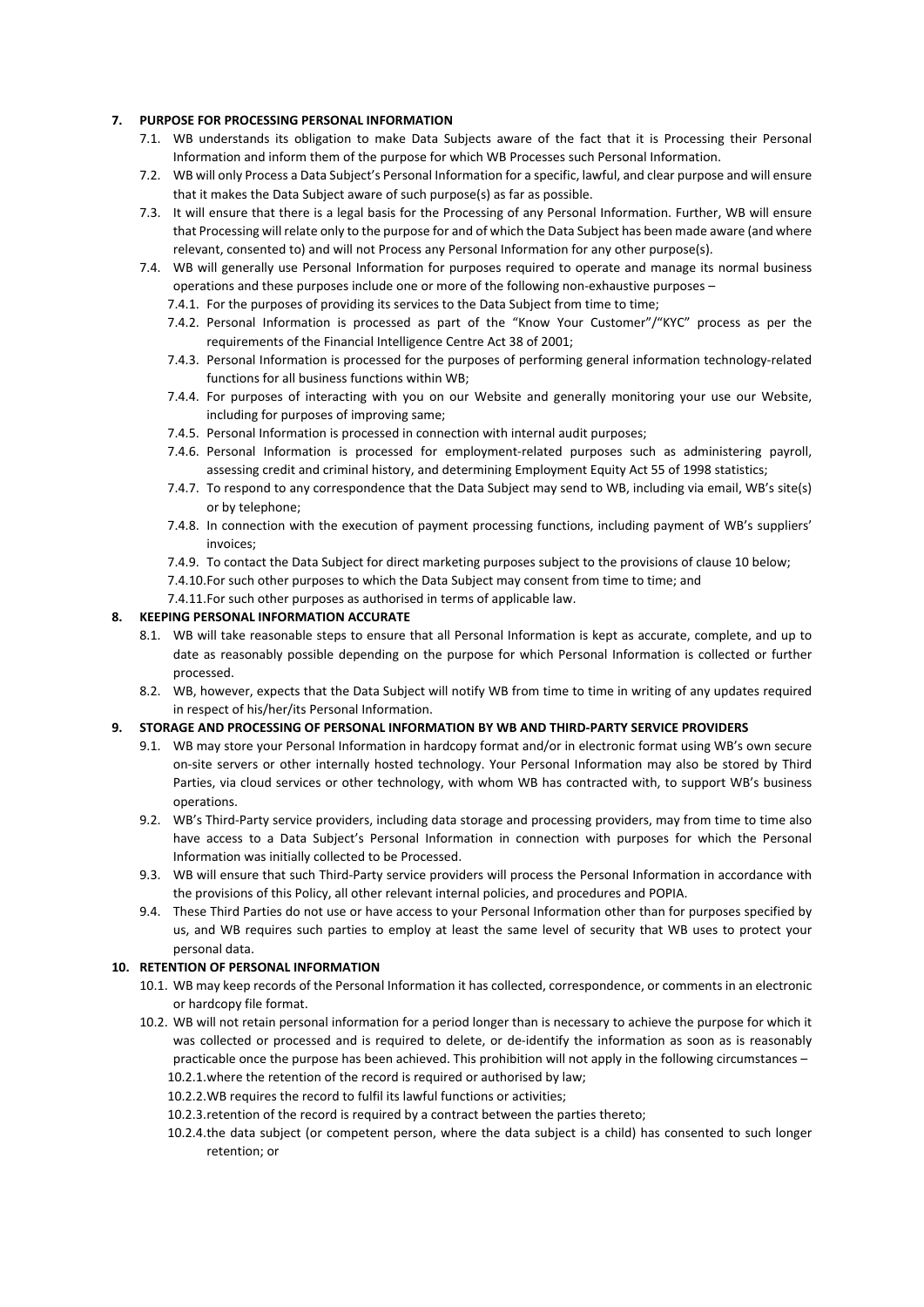- 10.2.5. the record is retained for historical, research or statistical purposes provided safeguards are put in place to prevent use for any other purpose.
- 10.3. Accordingly, WB will, subject to the exceptions noted herein, retain Personal Information for as long as necessary to fulfil the purposes for which that Personal Information was collected and/or as permitted or required by applicable law.
- 10.4. Where WB retains Personal Information for longer periods for statistical, historical or research purposes, WB will ensure that appropriate safeguards have been put in place to ensure that all recorded Personal Information will continue to be Processed in accordance with this Policy and the applicable laws.
- 10.5. Once the purpose for which the Personal Information was initially collected and processed no longer applies or becomes obsolete, WB will ensure that the Personal Information is deleted, destroyed or de-identified sufficiently so that a person cannot re-identify such Personal Information.

# **11. FAILURE TO PROVIDE PERSONAL INFORMATION**

- 11.1. Should WB need to collect Personal Information by law or under the terms of a contract that WB may have with you, and you fail to provide the Personal Information when requested, we may be unable to perform the contract we have or are attempting to enter into with you.
- 11.2. In such a case, WB may have to decline to provide or receive the relevant services, and you will be notified where this is the case.

# **12. SAFE-KEEPING OF PERSONAL INFORMATION**

- 12.1. WB shall preserve the security of Personal Information and prevent its alteration, loss and damage, or access by non-authorised third parties.
- 12.2. WB will ensure the security and integrity of Personal Information in its possession or under its control with appropriate, reasonable technical and organisational measures to prevent loss, unlawful access, and unauthorised destruction of Personal Information.
- 12.3. Taking into account the state of the art, the costs of implementation and the nature, scope, context and purposes of processing as well as the risk of varying likelihood and severity for the rights and freedoms of Data Subjects, WB implements appropriate technical and organisational measures to ensure a level of security appropriate to the risk of Processing, including measures protecting any Personal Information from loss or theft, and unauthorised access, disclosure, copying, use or modification, including –
	- 12.3.1. the pseudonymization and encryption of Personal Information;
	- 12.3.2. the ability to ensure the ongoing confidentiality, integrity, availability and resilience of Processing systems and services;
	- 12.3.3. the ability to restore the availability and access to Personal Information in a timely manner in the event of a physical or technical incident; and
	- 12.3.4. a process for regularly testing, assessing, and evaluating the effectiveness of technical and organisational measures for ensuring the security of Processing.
- 12.4. Further, WB maintains and regularly verifies that the security measures are effective and regularly updates same in response to new risks.

# **13. BREACHES OF PERSONAL INFORMATION**

- 13.1. A Data Breach refers to any incident in terms of which reasonable grounds exist to believe that the Personal Information of a Data Subject has been accessed or acquired by any unauthorised person.
- 13.2. A Data Breach can happen for many reasons, which include:
	- 13.2.1.loss or theft of data or equipment on which Personal Information is stored;
	- 13.2.2.inappropriate access controls allowing unauthorised use;
	- 13.2.3.equipment failure;
	- 13.2.4.human error;
	- 13.2.5.unforeseen circumstances, such as a fire or flood;
	- 13.2.6.deliberate attacks on systems, such as hacking, viruses or phishing scams; and/or
	- 13.2.7.alteration of Personal Information without permission and loss of availability of Personal Information.
- 13.3. WB will address any Data Breach in accordance with the terms of POPIA.
- 13.4. WB will notify the Regulator and the affected Data Subject in writing in the event of a Data Breach in respect of that Data Subject's Personal Information.
- 13.5. WB will provide such notification as soon as reasonably possible.

# **14. PROVISION OF PERSONAL INFORMATION TO THIRD PARTY SERVICE PROVIDERS**

- 14.1. WB may disclose Personal Information to Third Parties and will enter into written agreements with such Third Parties to ensure that they Process any Personal Information in accordance with the provisions of this Policy, and POPIA.
- 14.2. WB notes that such Third Parties may assist WB with the purposes listed above for example, service providers may be used, inter alia: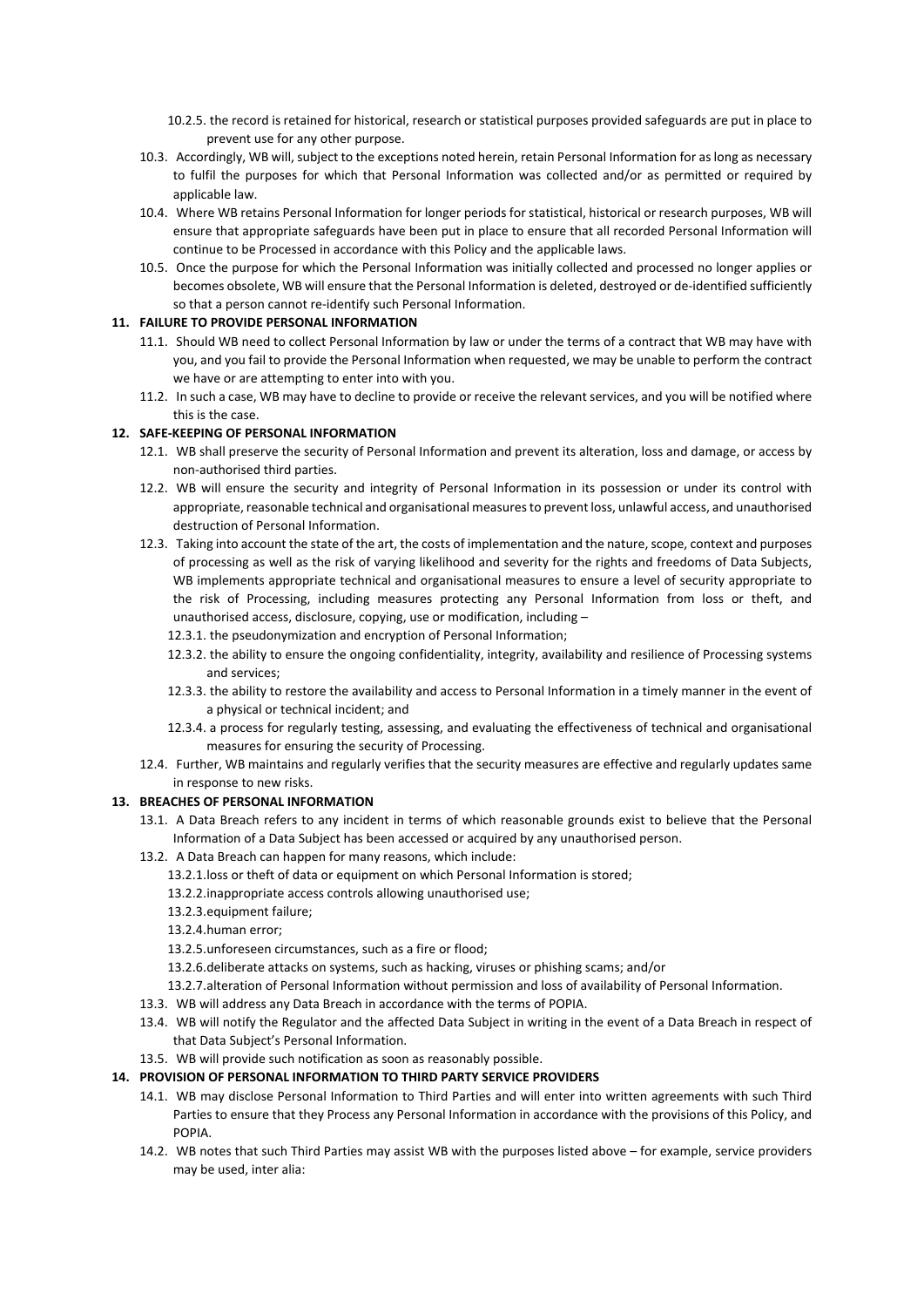- 14.2.1.to notify the Data Subjects of any pertinent information concerning WB,
- 14.2.2.for data storage and/or
- 14.2.3.to assist WB with auditing processes (external auditors).
- 14.3. WB will disclose Personal Information with the consent of the Data Subject or if WB is permitted to do so without such consent in accordance with the applicable laws.

### **15. ACCESS TO PERSONAL INFORMATION**

- 15.1. A Data Subject has certain rights under POPIA including the following:
	- 15.1.1. a right of access: a Data Subject having provided adequate proof of identity has the right to:
		- 15.1.1.1.request a Responsible Party to confirm whether any Personal Information is held about the Data Subject; and/or
		- 15.1.1.2.request from a Responsible Party a description of the Personal Information held by the Responsible Party including information about Third Parties who have or have had access to the Personal Information. A Data Subject may request:
	- 15.1.2. WB to confirm, free of charge, whether it holds any Personal Information about him/ her/it; and
	- 15.1.3. to obtain from WB the record or description of Personal Information concerning him/her/it and any information regarding the recipients or categories of recipients who have or had access to the Personal Information. Such record or description is to be provided:
		- 15.1.3.1. within a reasonable time; and
		- 15.1.3.2. in a reasonable manner and format and in a form that is generally understandable.
		- 15.1.3.3. a right to request correction or deletion: a Data Subject may also request WB to
			- 15.1.3.3.1. correct or delete Personal Information about the Data Subject in its possession or under its control that is inaccurate, irrelevant, excessive, out of date, incomplete, misleading, or obtained unlawfully; or
			- 15.1.3.3.2. destroy or delete a record of Personal Information about the Data Subject that WB is no longer authorised to retain records in terms of POPIA's and, where applicable, the GDPR's retention and restriction of records provisions. On receipt of such a request, WB is required to, as soon as is reasonably practicable –
			- 15.1.3.3.3. correct the information;
			- 15.1.3.3.4. delete or destroy the information;
			- 15.1.3.3.5. provide the Data Subject with evidence in support of the information; or
			- 15.1.3.3.6. a right to withdraw consent and to object to processing: a Data Subject that has previously consented to the Processing of his/her/its Personal Information has the right to withdraw such consent and may do so by providing WB with notice to such effect. Further, a Data Subject may object, on reasonable grounds, to the Processing of Personal Information relating to him/her/it.
- 15.2. Accordingly, WB may request the Data Subject to provide sufficient identification to permit access to, or provide information regarding the existence, use or disclosure of the Data Subject's Personal Information.
- 15.3. Any such identifying information shall only be used for the purpose of facilitating access to or information regarding the Personal Information.
- 15.4. The Data Subject can request in writing to review any Personal Information about the Data Subject that WB holds including Personal Information that WB has collected, utilised, or disclosed, as well as the following information: 15.4.1.the purposes of Processing;
	- 15.4.2.the categories of Personal Information concerned;
	- 15.4.3.where possible, the envisaged period for which the Personal Information will be stored or, if not possible, the criteria used to determine that period;
	- 15.4.4.the existence of the right to request from WB rectification or erasure of Personal Information or restriction of Processing of Personal Information concerning the Data Subject or to object to such processing;
	- 15.4.5.the right to lodge a complaint with the Regulator;
	- 15.4.6.where the Personal Information is not collected from the Data Subject, any available information as to their source; and
	- 15.4.7. WB shall respond to these requests in accordance with POPIA and will provide the Data Subject with any such Personal Information to the extent required by law and any of WB's policies and procedures which apply in terms of the Promotion of Access to Information Act 2 of 2000 (PAIA).
- 15.5. The Data Subject can challenge the accuracy or completeness of his/her/its Personal Information in WB's records at any time in accordance with the process set out in WB's manual developed in terms of PAIA for accessing information.
- 15.6. If a Data Subject successfully demonstrates that their Personal Information in WB's records is inaccurate or incomplete, WB will ensure that such Personal Information is amended or deleted as required.